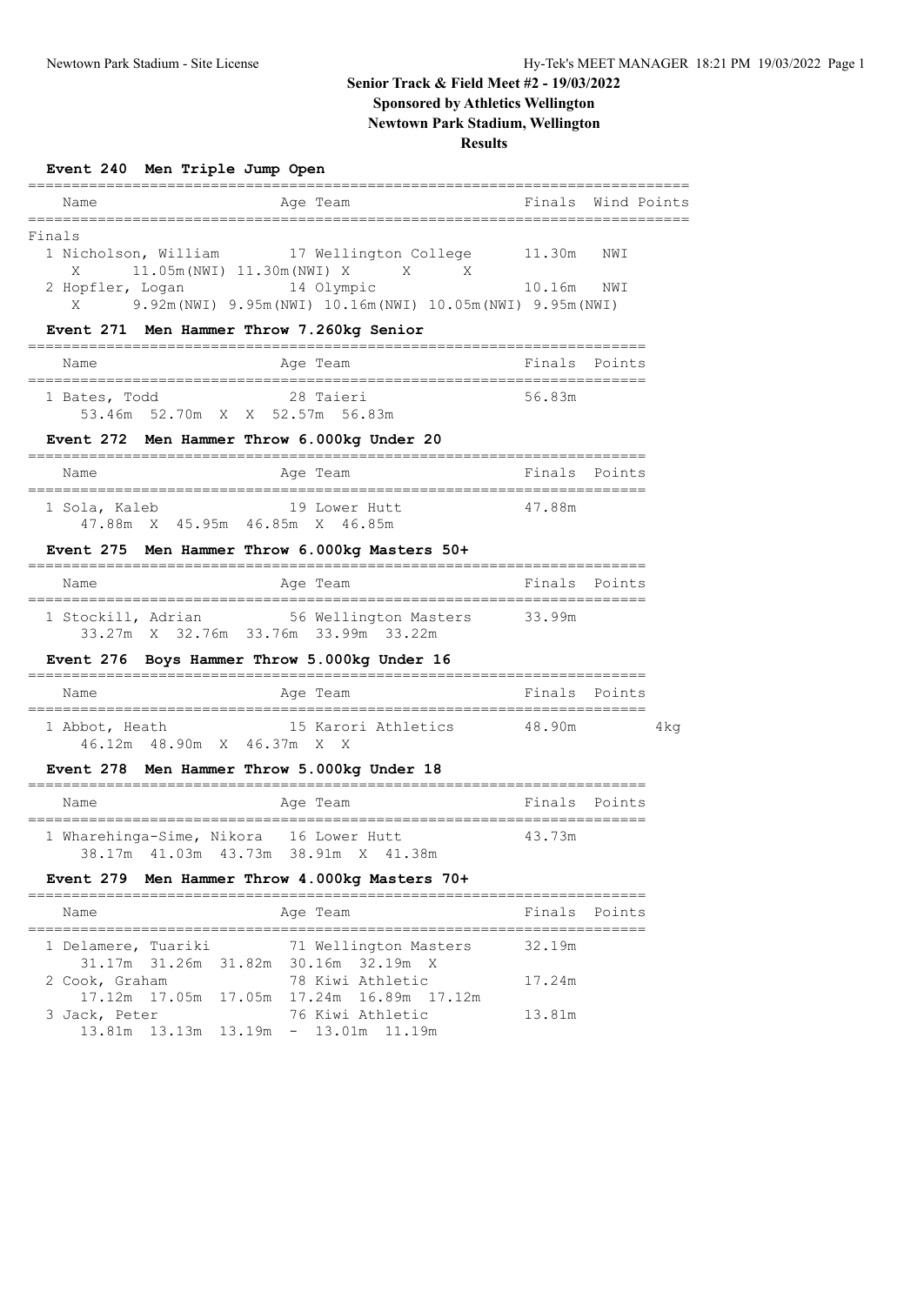# **Senior Track & Field Meet #2 - 19/03/2022**

# **Sponsored by Athletics Wellington**

**Newtown Park Stadium, Wellington**

**Results**

| Event 282 Men Javelin Throw 800q Under 20 |                                                                                                      |               |  |
|-------------------------------------------|------------------------------------------------------------------------------------------------------|---------------|--|
| Name                                      | Aqe Team                                                                                             | Finals Points |  |
| 1 Sola, Kaleb                             | 19 Lower Hutt<br>44.27m 46.54m 46.68m 48.35m 46.72m X<br>Event 284X Boys Javelin Throw 600q Under 14 | 48.35m        |  |
|                                           |                                                                                                      |               |  |
| Name                                      | Age Team                                                                                             | Finals Points |  |
| 1 Fraser, Eddie                           | 14 Wellington College 28.86m<br>X 28.86m 28.83m 27.60m 28.10m 27.97m                                 |               |  |
|                                           | Event 285 Men Javelin Throw 700q Masters 50+                                                         |               |  |
| Name                                      | Age Team                                                                                             | Finals Points |  |
| 1 Stockill, Adrian                        | 56 Wellington Masters 32.91m<br>30.63m 32.60m 31.04m 32.91m 32.03m 30.34m                            |               |  |

#### **Event 288 Men Javelin Throw 700g Under 18**

| Age Team<br>Name                                                                    |        | Finals Points |
|-------------------------------------------------------------------------------------|--------|---------------|
| 1 Nicholson, William 17 Wellington College<br>34.61m 33.58m X 35.11m 35.90m 39.04m  | 39.04m |               |
| 2 Knapnan, Blaire<br>17 St Pats Stream<br>34.54m 38.81m 38.81m 34.35m 36.05m 36.35m | 38.81m |               |
| 3 Watt, Ollie<br>16 Wellington College<br>X X X 27.94m 35.11m X                     | 35.11m |               |

## **Event 289 Men Javelin Throw 500g Masters 70+**

| Name                |                       |  |  | Age Team                             | Finals Points |  |  |
|---------------------|-----------------------|--|--|--------------------------------------|---------------|--|--|
|                     |                       |  |  |                                      |               |  |  |
| 1 Delamere, Tuariki |                       |  |  | 71 Wellington Masters                | 25.63m        |  |  |
|                     | $24.67m$ $25.63m$ - - |  |  |                                      |               |  |  |
| 2 Cook, Graham      |                       |  |  | 78 Kiwi Athletic                     | 14.72m        |  |  |
|                     |                       |  |  | 10.10m 13.16m 14.72m X 13.22m 12.62m |               |  |  |

#### **Event 364J Women 400 Metre Hurdles 0.762m Under 20**

| Name          |  |  | Age Team |                 | Finals Points |  |  |  |
|---------------|--|--|----------|-----------------|---------------|--|--|--|
|               |  |  |          |                 |               |  |  |  |
| 1 Winter, Kat |  |  |          | 19 Wgtn Harrier | 1:12.49       |  |  |  |

# **Event 471 Women Hammer Throw 4.000kg Senior**

| Name                          | Age Team  | Finals Points |  |
|-------------------------------|-----------|---------------|--|
| 1 Bates, Mayce                | 28 Taieri | 49.72m        |  |
| 44.89m 46.98m X 48.19m 49.72m |           |               |  |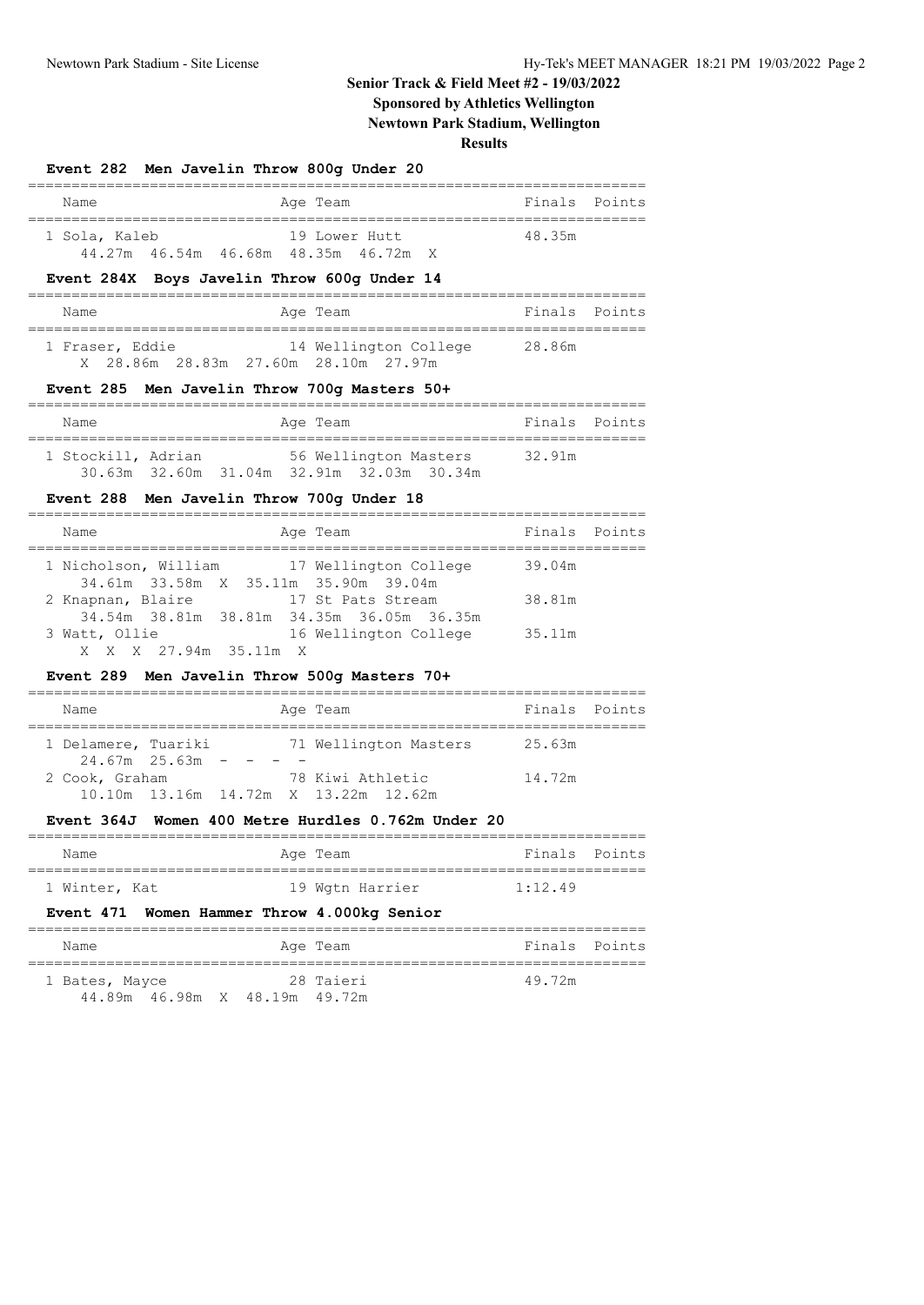# **Senior Track & Field Meet #2 - 19/03/2022**

# **Sponsored by Athletics Wellington**

**Newtown Park Stadium, Wellington**

**Results**

|                 | Event 475 Women Hammer Throw 3.000kg Masters 50+              |               |
|-----------------|---------------------------------------------------------------|---------------|
| Name            | Age Team                                                      | Finals Points |
| 1 Rogers, Beryl | 74 Kiwi Athletic<br>14.41m 13.85m 13.59m 15.77m 15.09m 16.85m | 16.85m        |
|                 | Event 478 Women Hammer Throw 3.000kg Under 18                 |               |
| Name            | Age Team                                                      | Finals Points |
| 1 Sola, Mikayla | 16 Lower Hutt<br>38.26m 43.27m 40.14m 39.83m 44.95m 43.99m    | 44.95m        |

# **Event 488 Women Javelin Throw 500g Under 18**

| Name                                                       | Age Team         | Finals Points |
|------------------------------------------------------------|------------------|---------------|
| 1 Moananu, Chelsey<br>X 28.92m 27.48m 33.85m 29.20m 28.54m | 16 Kiwi Athletic | 33.85m        |
| 2 Sola, Mikayla<br>15.54m X X X X X                        | 16 Lower Hutt    | 15.54m        |

## **Event 520 Mixed 200 Metre Run Open**

| Name              | Age Team          | Finals Wind Points |
|-------------------|-------------------|--------------------|
| 1 Ledger, Josh    | M25 Kiwi Athletic | $22.31 - 0.4$      |
| 2 Sos, Saravee    | M31 Wgtn Harrier  | $22.86 - 0.4$      |
| 3 Gearey, Shannon | W25 Hastings Ath  | $26.12 - 0.4$      |

## **Event 520W Mixed 2000 Metre Race Walk Open**

|  | Name                 | Age Team                | Finals Points |  |
|--|----------------------|-------------------------|---------------|--|
|  | 1 Martin, Antonia    | W19 North Harbour Bays  | 10:55.09      |  |
|  | 2 McGovern, Clive    | M72 Trentham United     | 12:05.06      |  |
|  | 3 McLean, Danielle   | W24 Trentham United     | 12:30.30      |  |
|  | 4 Wilson, Jacqueline | W76 Trentham United     | 12:59.41      |  |
|  | 5 Edwards, Julie     | W62 Olympic             | 13:53.14      |  |
|  | 6 Antcliff, Joseph   | M56 Trentham United     | 14:14.01      |  |
|  | 7 Gardner, Bob       | M68 Wellington Scottish | 14:15.19      |  |
|  | 8 Willis, Helen      | W60 Wellington Scottish | 14:18.81      |  |
|  | 9 Jones, Daphne      | W81 Wellington Scottish | 15:08.96      |  |
|  | 10 Hines, John       | M86 Wellington Scottish | 16:45.49      |  |
|  |                      |                         |               |  |

## **Event 530 Mixed 3000 Metre Run Open**

| Name               | Age Team                |         | Finals Points |
|--------------------|-------------------------|---------|---------------|
| 1 Tse, Nathan      | M27 Wgtn Harrier        | 8:44.55 |               |
| 2 Tanimoto, Hiro   | M37 Wellington Scottish | 9:00.22 |               |
| 3 Jackson, Anthony | M36 Lower Hutt          | 9:02.37 |               |
| 4 Clendon, Daniel  | M46 Wgtn Harrier        | 9:03.21 |               |
| 5 Boyd, Tommy      | M25 Victoria University | 9:30.29 |               |
| 6 Lees, Guy        | M17 Wellington Scottish | 9:39.96 |               |

6 Lees, Guy M17 Wellington Scottish 9:39.96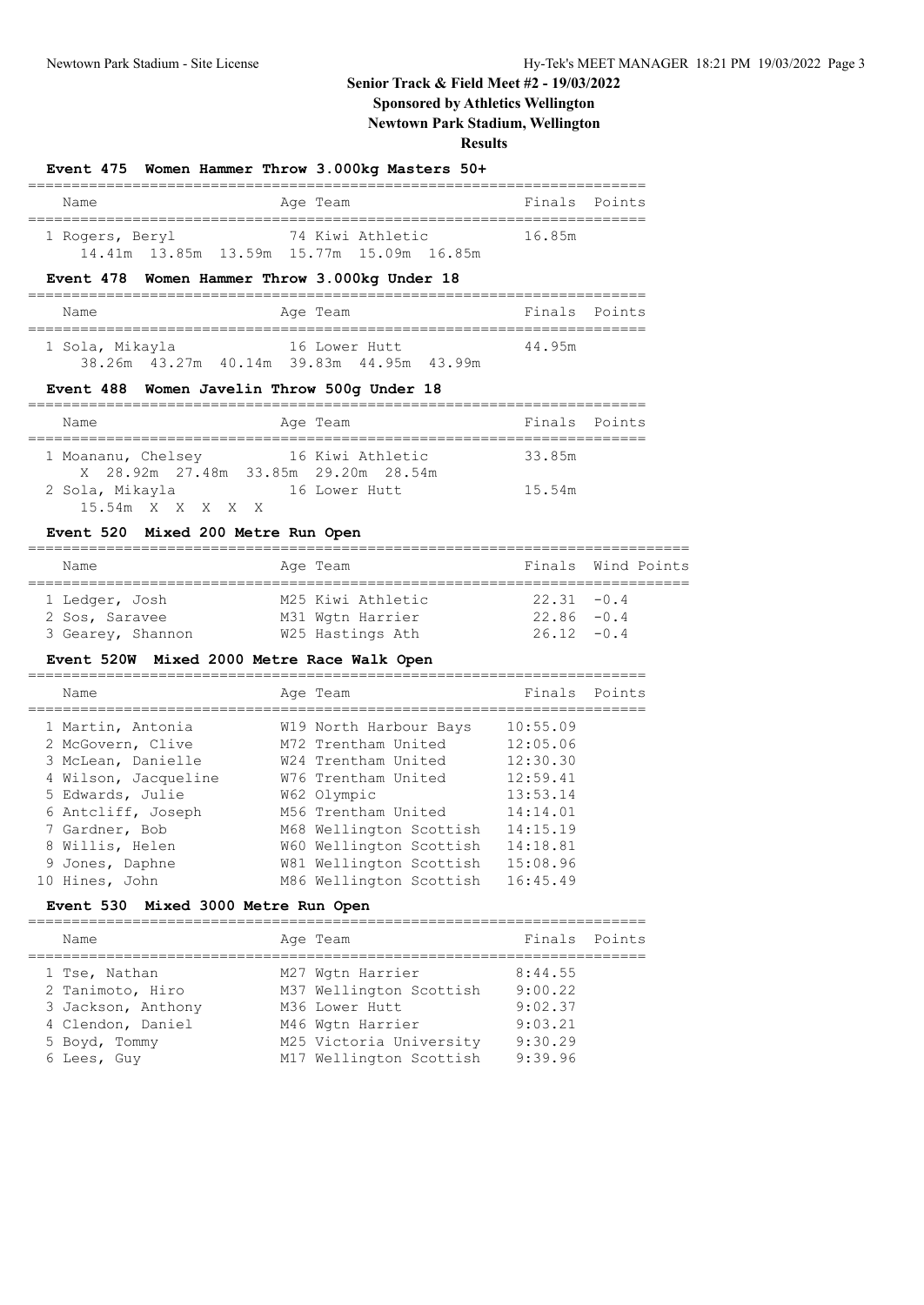# **Senior Track & Field Meet #2 - 19/03/2022 Sponsored by Athletics Wellington**

**Newtown Park Stadium, Wellington**

**Results**

#### **....Event 530 Mixed 3000 Metre Run Open**

| 7 Storrier, Hayden | M20 Victoria University | 9:56.53  |
|--------------------|-------------------------|----------|
| 8 Kerr, Andrew     | M50 Wellington Scottish | 10:03.98 |
| 9 Ellwood, James   | M15 Wellington College  | 10:37.04 |
| 10 Gordon, Gerard  | M53 Wellington Scottish | 10:56.19 |
| 11 Revelant, Maria | W15 Wgtn Harrier        | 10:57.77 |
| 12 Campbell, Lola  | W16 Wgtn Harrier        | 11:00.15 |
| 13 Squire, Phoebe  | W17 Wgtn Harrier        | 11:05.95 |
| 14 Davies, Lulu    | W16 Wgtn Harrier        | 11:16.18 |

#### **Event 555 Mixed 5000 Metre Run Open**

| Name             |  | Age Team                | Finals Points |  |  |  |  |  |  |  |
|------------------|--|-------------------------|---------------|--|--|--|--|--|--|--|
|                  |  |                         |               |  |  |  |  |  |  |  |
| 1 Hunt, Ryan     |  | M25 Victoria University | 15:56.02      |  |  |  |  |  |  |  |
| 2 Keller, Simon  |  | M49 Wellington Scottish | 17:27.15      |  |  |  |  |  |  |  |
| 3 McDermott, Jed |  | M25 Victoria University | 18:53.82      |  |  |  |  |  |  |  |

#### **Event 570R Mixed Distance Medley 1.2..8,.4k1M Open**

| Team                          |                   |                                          |          |                                                                                                                                                                                        |
|-------------------------------|-------------------|------------------------------------------|----------|----------------------------------------------------------------------------------------------------------------------------------------------------------------------------------------|
| 1 Wellington Harrier Athletic |                   |                                          | 12:07.60 |                                                                                                                                                                                        |
|                               |                   |                                          |          |                                                                                                                                                                                        |
| 3) Chesney, Conor 17          |                   |                                          |          |                                                                                                                                                                                        |
| 2 Victoria University 'A'     |                   |                                          | 12:46.97 |                                                                                                                                                                                        |
| 1) Boyd, Tommy 25             |                   |                                          |          |                                                                                                                                                                                        |
| 3) Milne, Zac 23              |                   |                                          |          |                                                                                                                                                                                        |
| 3 Wellington Harrier Athletic | $'$ B             |                                          | 14:17.72 |                                                                                                                                                                                        |
| 1) Anderson, Scarlett 16      |                   |                                          |          |                                                                                                                                                                                        |
| 3) Revelant, Maria 15         |                   |                                          |          |                                                                                                                                                                                        |
| 4 Wellington Harrier Athletic |                   |                                          | 14:58.38 |                                                                                                                                                                                        |
| 1) Campbell, Lola 16          |                   |                                          |          |                                                                                                                                                                                        |
| 3) Squire, Phoebe 17          |                   | 4)                                       |          |                                                                                                                                                                                        |
|                               | 1) Evett, Luca 16 | $\overline{\phantom{a}}$<br>$\mathsf{A}$ |          | Finals Points<br>2) Hardy, Theo 16<br>4) Li, Wilson 16<br>2) Martin, Antonia 19<br>4) Storrier, Hayden 20<br>2) Zgirl, Ht2<br>4) Squire, Eliza 17<br>2) Zathlete, Opn<br>Hay, Sarah 18 |

#### **Event 571R Mixed 4x100 Metre Relay Open**

| Team                                                                        |              | Finals Points                                         |
|-----------------------------------------------------------------------------|--------------|-------------------------------------------------------|
| 1 Wellington Harrier Athletic 'B'<br>1) Hardy, Theo 16<br>3) Zathlete, Opn  |              | 57.31<br>2) Ellwood, James 15<br>4) Li, Wilson 16     |
| 2 Wellington Harrier Athletic<br>1) Chesney, Conor 17<br>3) Davies, Lily 16 | $\mathsf{A}$ | 57.64<br>2) Davies, Lulu 16<br>4) Healy, Gabrielle 15 |

#### **Event 580 Mixed 800 Metre Run Open**

#### ========================================================================== Name **Age Team Age Team** Finals H# Points ========================================================================== 1 Evett, Luca M16 Wgtn Harrier 1:59.56 1 2 Stewart, Callum M24 Wgtn Harrier 2:00.25 1 3 Willers, Jag M15 Wgtn Harrier 2:03.69 1 4 White, Thomas M17 Olympic 2:04.27 1 5 Li, Wilson M16 Wgtn Harrier 2:06.51 1